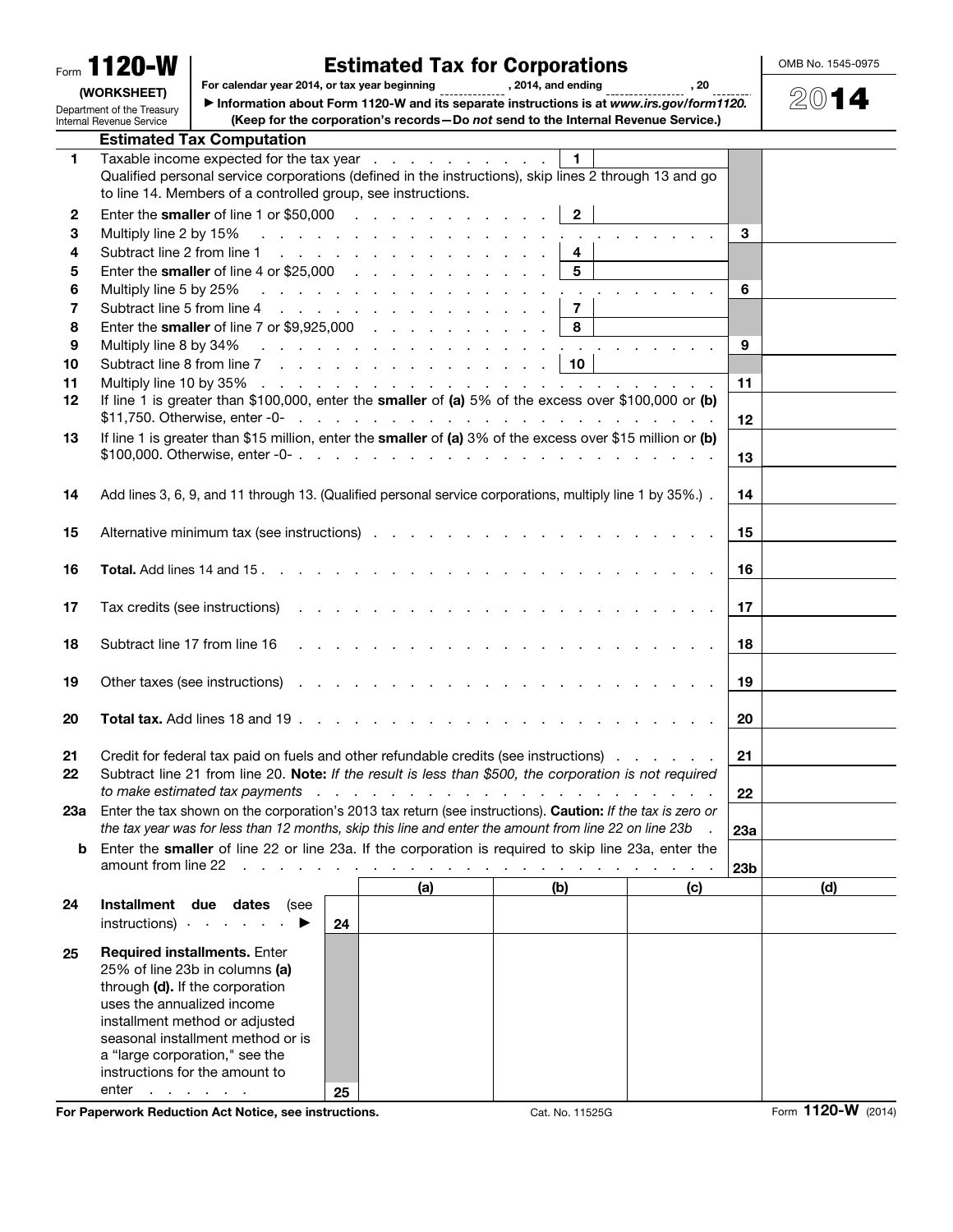|              | (see instructions)                                                                                 |                 |                |                |                |                 |  |
|--------------|----------------------------------------------------------------------------------------------------|-----------------|----------------|----------------|----------------|-----------------|--|
| Part I       | <b>Adjusted Seasonal Installment Method</b>                                                        |                 |                |                |                |                 |  |
|              | (Use this method only if the base period percentage for any 6                                      |                 | (a)            | (b)            | (c)            | (d)             |  |
|              | consecutive months is at least 70%.)                                                               |                 |                |                |                |                 |  |
|              |                                                                                                    |                 | First 3 months | First 5 months | First 8 months | First 11 months |  |
| 1            | Enter taxable income for the following periods:                                                    |                 |                |                |                |                 |  |
| a            | Tax year beginning in 2011.                                                                        | 1a              |                |                |                |                 |  |
|              |                                                                                                    |                 |                |                |                |                 |  |
| b            | Tax year beginning in 2012.                                                                        | 1b              |                |                |                |                 |  |
| c            | Tax year beginning in 2013.                                                                        | 1 <sub>c</sub>  |                |                |                |                 |  |
| $\mathbf{2}$ | Enter taxable income for each period for the tax year beginning in                                 |                 |                |                |                |                 |  |
|              | 2014 (see instructions for the treatment of extraordinary items).                                  | $\mathbf{2}$    |                |                |                |                 |  |
|              |                                                                                                    |                 | First 4 months | First 6 months | First 9 months | Entire year     |  |
| 3            | Enter taxable income for the following periods:                                                    |                 |                |                |                |                 |  |
| a            | Tax year beginning in 2011.                                                                        | За              |                |                |                |                 |  |
|              |                                                                                                    |                 |                |                |                |                 |  |
| b            | Tax year beginning in 2012.                                                                        | 3b              |                |                |                |                 |  |
|              |                                                                                                    |                 |                |                |                |                 |  |
| c<br>4       | Tax year beginning in 2013.<br>Divide the amount in each column on line 1a by the amount in        | 3 <sub>c</sub>  |                |                |                |                 |  |
|              | column (d) on line 3a.                                                                             | 4               |                |                |                |                 |  |
| 5            | Divide the amount in each column on line 1b by the amount in                                       |                 |                |                |                |                 |  |
|              | column (d) on line 3b.                                                                             | 5               |                |                |                |                 |  |
| 6            | Divide the amount in each column on line 1c by the amount in                                       |                 |                |                |                |                 |  |
|              | column (d) on line 3c.                                                                             | 6               |                |                |                |                 |  |
|              |                                                                                                    |                 |                |                |                |                 |  |
| 7            | Add lines 4 through 6.                                                                             | 7               |                |                |                |                 |  |
|              |                                                                                                    |                 |                |                |                |                 |  |
| 8            | Divide line 7 by 3.0.                                                                              | 8               |                |                |                |                 |  |
|              |                                                                                                    |                 |                |                |                |                 |  |
| 9а<br>b      | Divide line 2 by line 8.<br>Extraordinary items (see instructions).                                | 9а<br>9b        |                |                |                |                 |  |
| c            | Add lines 9a and 9b.                                                                               | 9 <sub>c</sub>  |                |                |                |                 |  |
| 10           | Figure the tax on the amount on line 9c by following the same                                      |                 |                |                |                |                 |  |
|              | steps used to figure the tax on page 1, line 14.                                                   | 10              |                |                |                |                 |  |
|              | 11a Divide the amount in columns (a) through (c) on line 3a by the                                 |                 |                |                |                |                 |  |
|              | amount in column (d) on line 3a.                                                                   | 11a             |                |                |                |                 |  |
| b            | Divide the amount in columns (a) through (c) on line 3b by the                                     |                 |                |                |                |                 |  |
|              | amount in column (d) on line 3b.                                                                   | 11 <sub>b</sub> |                |                |                |                 |  |
| c            | Divide the amount in columns (a) through (c) on line 3c by the<br>amount in column (d) on line 3c. |                 |                |                |                |                 |  |
|              |                                                                                                    | 11c             |                |                |                |                 |  |
| 12           | Add lines 11a through 11c.                                                                         | 12              |                |                |                |                 |  |
|              |                                                                                                    |                 |                |                |                |                 |  |
| 13           | Divide line 12 by 3.0.                                                                             | 13              |                |                |                |                 |  |
| 14           | Multiply the amount in columns (a) through (c) of line 10 by                                       |                 |                |                |                |                 |  |
|              | the amount in the corresponding column of line 13. In column                                       |                 |                |                |                |                 |  |
|              | (d), enter the amount from line 10, column (d).                                                    | 14              |                |                |                |                 |  |
| 15           | Enter any alternative minimum tax for each payment period                                          |                 |                |                |                |                 |  |
|              | (see instructions).                                                                                | 15              |                |                |                |                 |  |
| 16           | Enter any other taxes for each payment period (see instructions).                                  | 16              |                |                |                |                 |  |
| 17<br>18     | Add lines 14 through 16.<br>For each period, enter the same type of credits as allowed on          | 17              |                |                |                |                 |  |
|              | page 1, lines 17 and 21 (see instructions).                                                        | 18              |                |                |                |                 |  |
|              |                                                                                                    |                 |                |                |                |                 |  |
| 19           | Subtract line 18 from line 17. If zero or less, enter -0-.                                         | 19              |                |                |                |                 |  |